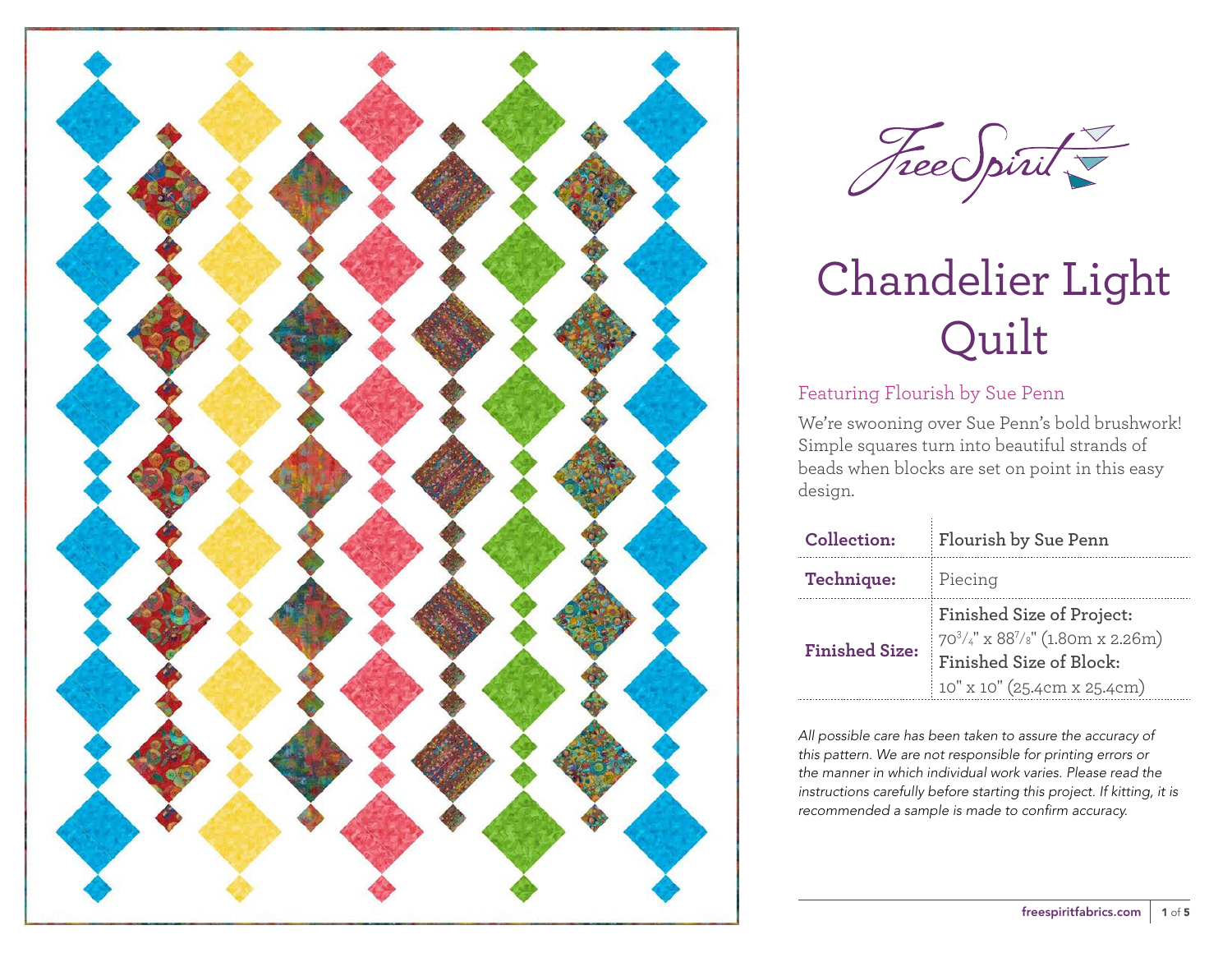reec

*Project designed by Sue Penn | Tech edited by Alison M. Schmidt*

#### **Fabric Requirements**

| <b>DESIGN</b>                         | <b>COLOR</b> | <b>ITEM ID</b>       | <b>YARDAGE</b>               |           |                       |                        |     |
|---------------------------------------|--------------|----------------------|------------------------------|-----------|-----------------------|------------------------|-----|
| (A) Designer Essential Solids         | Winter White | <b>CSFSESS.WINTE</b> | $4\frac{3}{4}$ yards (4.34m) |           |                       |                        |     |
| (B) Modern Plaid                      | Multi        | PWSP031.MULTI*       | $1\%$ yards (1.03m)          |           |                       |                        |     |
| (C) Impasto                           | Blue         | PWSP035.BLUE         | $\frac{5}{8}$ yard (0.57m)   |           |                       |                        |     |
| (D) Impasto                           | Yellow       | PWSP035.YELLOW       | $\frac{3}{8}$ yard (0.34m)   |           |                       |                        |     |
| (E) Impasto                           | Pink         | PWSP035.PINK         | $\frac{3}{8}$ yard (0.34m)   | (A)       | (B)                   | (C)                    | (D) |
| (F) Impasto                           | Green        | PWSP035.GREEN        | $\frac{3}{8}$ yard (0.34m)   |           |                       |                        |     |
| (G) Blooms                            | Red          | PWSP034.RED          | $\frac{3}{8}$ yard (0.34m)   |           |                       |                        |     |
| (H) Heartfelt                         | Multi        | PWSP029.MULTI        | $\frac{3}{8}$ yard (0.34m)   |           |                       |                        |     |
| (I) Blossoms                          | Teal         | PWSP033.TEAL         | $\frac{3}{8}$ yard (0.34m)   |           |                       |                        |     |
| * includes binding                    |              |                      |                              |           |                       |                        |     |
|                                       |              |                      |                              | (E)       | (F)                   | (G)                    | (H) |
| <b>Backing (Purchased Separately)</b> |              |                      |                              |           |                       |                        |     |
| 44" (1.18m) wide                      |              |                      |                              |           |                       |                        |     |
| <b>Blossoms</b>                       | Teal         | PWSP033.TEAL         | $5\frac{1}{2}$ yards (5.03m) |           |                       |                        |     |
| <b>OR</b>                             |              |                      |                              |           |                       |                        |     |
| 108" (2.74m) wide                     |              |                      |                              |           |                       |                        |     |
| <b>Tossed Floral</b>                  | Teal         | QBSP001.TEAL         | $2\frac{1}{3}$ yards (2.13m) | $($ l $)$ | <b>Backing</b><br>44" | <b>Backing</b><br>108" |     |

#### **Additional Recommendations**

- 100% cotton thread in colors to match
- 79" x 97" (2.00m x 2.46m) batting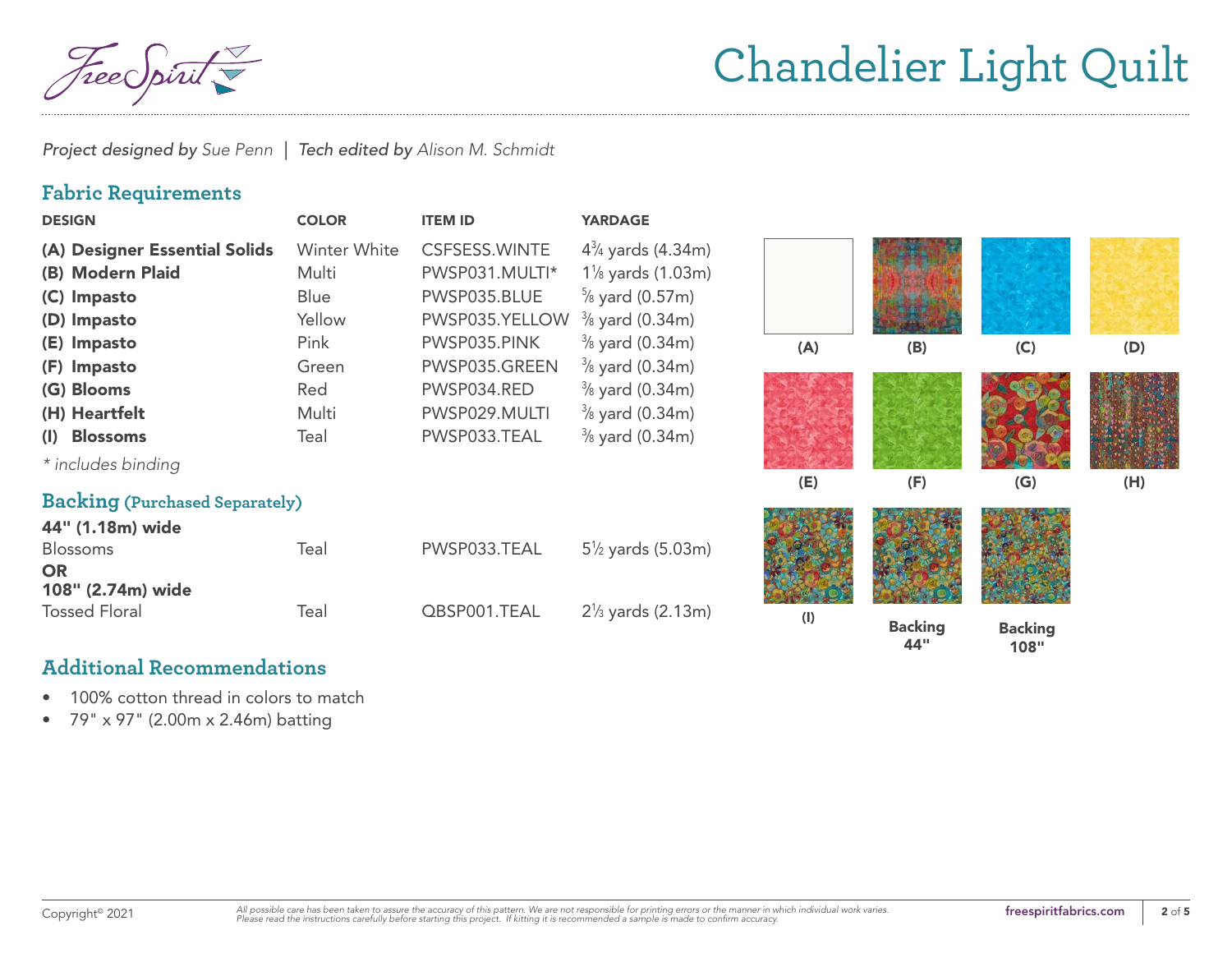seam allowances.

#### **Cutting**

#### Fabric A, cut:

- (4)  $2\frac{1}{2}$ " x WOF for top/bottom borders
- (3)  $15\frac{1}{2}$ " x WOF; sub-cut
	- $(5)$  15<sup> $1/2$ </sup>" squares and (2) 8" squares Cut each large square twice diagonally, from corner to corner, to make 20 side setting triangles (2 will be extra.)

Cut each small square once diagonally, from corner to corner, to make 4 corner setting triangles.

(7)  $8\frac{1}{2}$ " x WOF; sub-cut (100)  $2\frac{1}{2}$ " x  $8\frac{1}{2}$ " rectangles (7)  $6\frac{1}{2}$ " x WOF; sub-cut (100)  $2\frac{1}{2}$ " x 6<sup>1</sup>/<sub>2</sub>" rectangles

#### Fabric B, cut:

(9)  $2\frac{1}{2}$ " x WOF for binding (1)  $6\frac{1}{2}$ " x WOF; sub-cut (5)  $6\frac{1}{2}$ " squares (1)  $2\frac{1}{2}$ " x WOF; sub-cut (10)  $2\frac{1}{2}$ " squares

#### Fabric C, cut:

(2)  $6\frac{1}{2}$ " x WOF; sub-cut (12)  $6\frac{1}{2}$ " squares (2)  $2\frac{1}{2}$ " x WOF; sub-cut (24)  $2\frac{1}{2}$ " squares

#### Fabrics D, E, and F, cut from each:

(1)  $6\frac{1}{2}$ " x WOF; sub-cut (6)  $6\frac{1}{2}$ " squares (1)  $2\frac{1}{2}$ " x WOF; sub-cut (12)  $2\frac{1}{2}$ " squares

#### Fabrics G, H, and I, cut from each:

(1)  $6\frac{1}{2}$ " x WOF; sub-cut (5)  $6\frac{1}{2}$ " squares (1)  $2\frac{1}{2}$ " x WOF; sub-cut (10)  $2\frac{1}{2}$ " squares

### **Instructions**

*All seam allowances are 1 ⁄4" and pieces are sewn right sides together. Press seam allowances open unless otherwise indicated.*

1. Sew (1)  $2\frac{1}{2}$ " Fabric C square to one end of a  $2\frac{1}{2}$ " x 8 $\frac{1}{2}$ " **Fabric A** rectangle (**Fig. 1**). Press the seam allowances toward the square. Make (2) units.



Fig. 3

**3.** Arrange the Step 1 and Step 2 units as shown (Fig. 3). Sew the units together along adjacent edges, matching seam allowances. Press. Repeat to make a total of (12) **Fabric C** blocks,  $10\frac{1}{2}$ " x  $10\frac{1}{2}$ " including

Make 12.



Fig. 1

**2.** Sew  $2\frac{1}{2}$ " x  $6\frac{1}{2}$ " **Fabric A** rectangles to (2) opposite sides of a  $6\frac{1}{2}$ " **Fabric C** square (Fig. 2). Press the seam allowances toward the square.

#### Fig. 2

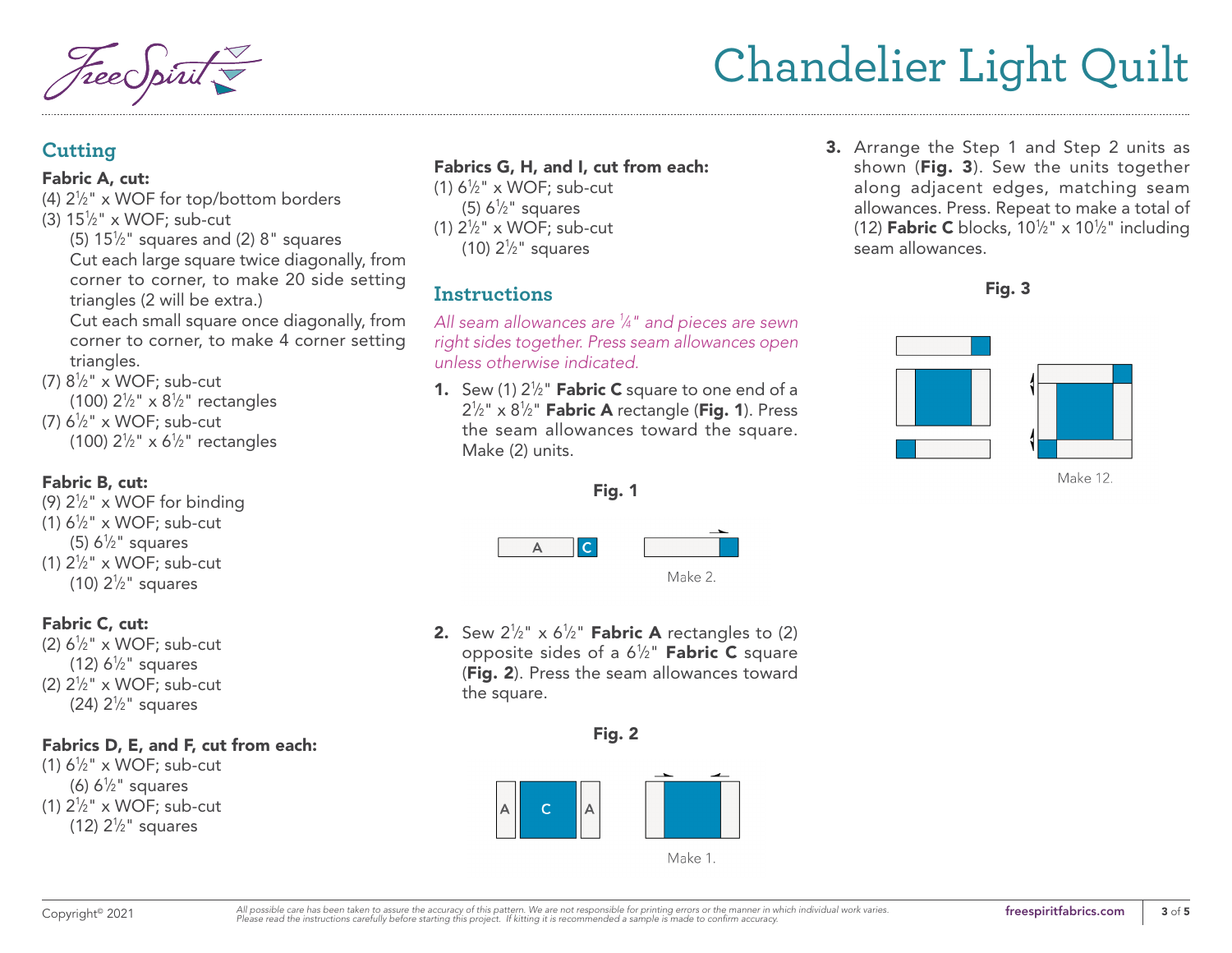4. Repeat steps 1–3 to make the blocks in the fabrics and quantities indicated below (Fig. 4).

Fig. 4





Make 6.



G.



Make 5.

Make 5.

H.



Make 5

### **Top Assembly**

- 5. Referring to the **[Quilt Layout](#page-4-0)** diagram on [page 5,](#page-4-0) arrange the blocks and side setting triangles in (10) diagonal rows as shown. Sew the blocks and triangles together into rows along adjacent edges. Press the seam allowances in each row to one side, alternating direction from row to row.
- **6.** Sew the rows together, matching seam allowances. Press. Sew the long side of a corner setting triangle to each corner of the quilt center. Press.
- 7. Sew two top/bottom Fabric A WOF strips together along one short edge. Press. Repeat to make a second border strip. Measure the quilt center horizontally to the middle and trim each border strip to fit (approximately 711 ⁄4" long). Sew one border to the top, and the other to the bottom edge of the quilt center. Press the seam allowances toward the borders.

### **Finishing**

- **8.** Sew together the  $(9)$   $2\frac{1}{2}$ " x WOF **Fabric B** binding strips end to end using diagonal seams. Press the seams open. Press the binding strip in half wrong sides together.
- 9. Layer the backing (wrong side up), batting, and quilt top (right side up). Baste the layers together and quilt as desired. Trim excess batting and backing even with the top of quilt through all layers matching all raw edges. Miter corners. Stop approximately 12" (30.48cm) from where you started. Lay both loose ends of binding flat along quilt edge. Where these two loose ends meet, fold them back on themselves and press to form a crease. Using this crease as your stitching line, sew the two open ends of the binding together right sides together. Trim seam to ¼" (.64cm) and press open. Finish sewing binding to quilt.
- 10. Turn the binding to the back of the quilt and hand stitch in place.